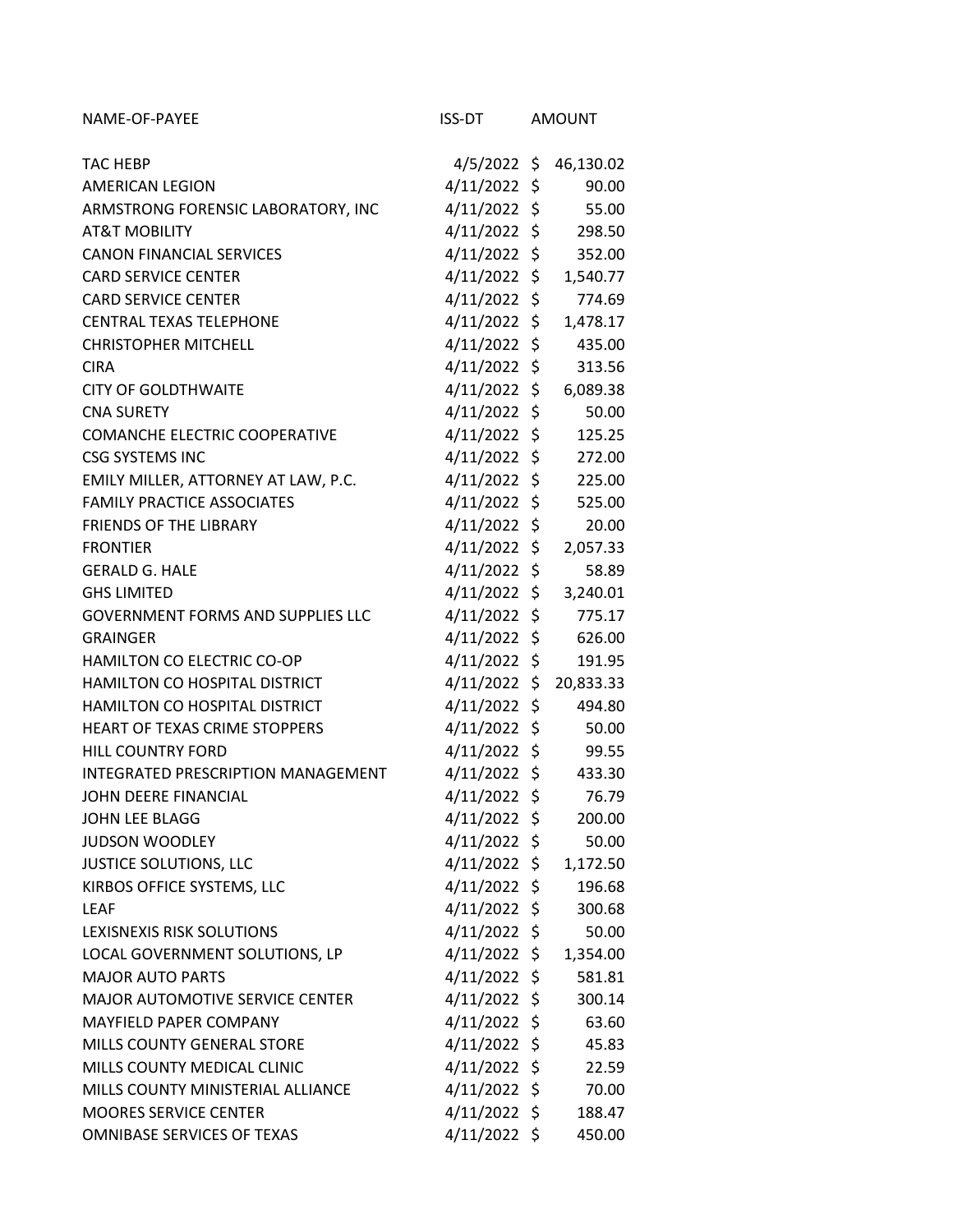| PATRICK D. HOWARD                             | $4/11/2022$ \$       | 1,147.50       |
|-----------------------------------------------|----------------------|----------------|
| PIONEER RESEARCH                              | $4/11/2022$ \$       | 88.00          |
| PRECISION DELTA CORP                          | $4/11/2022$ \$       | 334.88         |
| PRINT SOLUTIONS                               | $4/11/2022$ \$       | 163.00         |
| <b>QUILL CORPORATION</b>                      | $4/11/2022$ \$       | 413.41         |
| <b>REEVES SAFETY</b>                          | 4/11/2022 \$         | 25.00          |
| <b>S&amp;S SUPPLY</b>                         | $4/11/2022$ \$       | 407.85         |
| SAN SABA FIRE SAFETY EQUIPMENT                | $4/11/2022$ \$       | 180.00         |
| <b>SCHWARTZ FOOD SERVICE</b>                  | $4/11/2022$ \$       | 3,366.23       |
| <b>SCREENING FOR LIFE, LLC</b>                | $4/11/2022$ \$       | 100.00         |
| <b>TAMMY WATKINS</b>                          | $4/11/2022$ \$       | 417.60         |
| <b>TDCAA</b>                                  | $4/11/2022$ \$       | 125.00         |
| <b>TEGELER CHEVROLET LLC</b>                  | 4/11/2022            | \$<br>70.54    |
| <b>TOMMY ADAMS</b>                            | $4/11/2022 \; \zeta$ | 1,837.50       |
| <b>TOTAL OFFICE SOLUTION</b>                  | $4/11/2022$ \$       | 90.87          |
| UNIFIRST CORPORATION                          | $4/11/2022$ \$       | 328.52         |
| <b>UPS</b>                                    | $4/11/2022$ \$       | 30.32          |
| <b>WAV PROJECT</b>                            | 4/11/2022            | \$<br>50.00    |
| <b>WELCH BROTHERS TRUCK &amp; TRAILOR LLC</b> | $4/11/2022$ \$       | 675.00         |
| WEST TEXAS FIRE EXTINGUISHER, INC.            | 4/11/2022 \$         | 1,382.84       |
| MILLS COUNTY SALARY                           | $4/11/2022 \; \zeta$ | 34,570.56      |
| MILLS COUNTY VEHICLE REGISTRATION             | $4/11/2022$ \$       | 30.00          |
| <b>CARD SERVICE CENTER</b>                    | $4/12/2022$ \$       | 1,756.34       |
| <b>CARD SERVICE CENTER</b>                    | $4/12/2022$ \$       | 37.48          |
| <b>MILLS COUNTY SALARY</b>                    | $4/13/2022$ \$       | 17,084.04      |
| NATIONWIDE RETIREMENT SOLUTIONS               | $4/13/2022$ \$       | 690.00         |
| LIBERTY NATIONAL INSURANCE                    | $4/13/2022$ \$       | 197.64         |
| ADVANTAGE OFFICE PRODUCTS LLC                 | 4/25/2022 \$         | 376.40         |
| AGRO FUEL INC.                                | 4/25/2022 \$         | 7,544.13       |
| ALOHA SATELLITES INC                          | $4/25/2022$ \$       | 177.05         |
| ANDY'S PEST TROOPERS INC                      | 4/25/2022            | \$<br>55.00    |
| ANGELA JOHNSON                                | $4/25/2022$ \$       | 40.00          |
| ARMSTRONG FORENSIC LABORATORY, INC            | $4/25/2022$ \$       | 154.00         |
| <b>ATMOS ENERGY</b>                           | $4/25/2022$ \$       | 981.25         |
| <b>BONNET PLUMBING</b>                        | 4/25/2022 \$         | 225.00         |
| <b>CARL'S AUTO SUPPLY</b>                     | 4/25/2022 \$         | 109.16         |
| <b>CIRA</b>                                   | $4/25/2022$ \$       | 342.81         |
| <b>DEBBIE WATSON</b>                          | $4/25/2022$ \$       | 40.00          |
| <b>DEBBY GRBA</b>                             | $4/25/2022$ \$       | 37.67          |
| <b>FAMILY PRACTICE CLINIC MILLS</b>           | $4/25/2022$ \$       | 133.27         |
| <b>HANNAH DARDEN</b>                          | $4/25/2022$ \$       | 40.00          |
| HART INTERCIVIC, INC.                         | $4/25/2022$ \$       | 50.50          |
| HEART OF TEXAS CRIME STOPPERS                 | $4/25/2022$ \$       | 40.00          |
| HEART OF TEXAS MECHANICAL CONTRACTI           | 4/25/2022            | \$<br>2,467.01 |
| <b>HENDRICK MEDICAL CENTER</b>                | $4/25/2022$ \$       | 1,501.97       |
| HIGGINBOTHAM BROS TRUE VALUE                  | $4/25/2022$ \$       | 48.51          |
| INTEGRATED PRESCRIPTION MANAGEMENT            | $4/25/2022$ \$       | 383.71         |